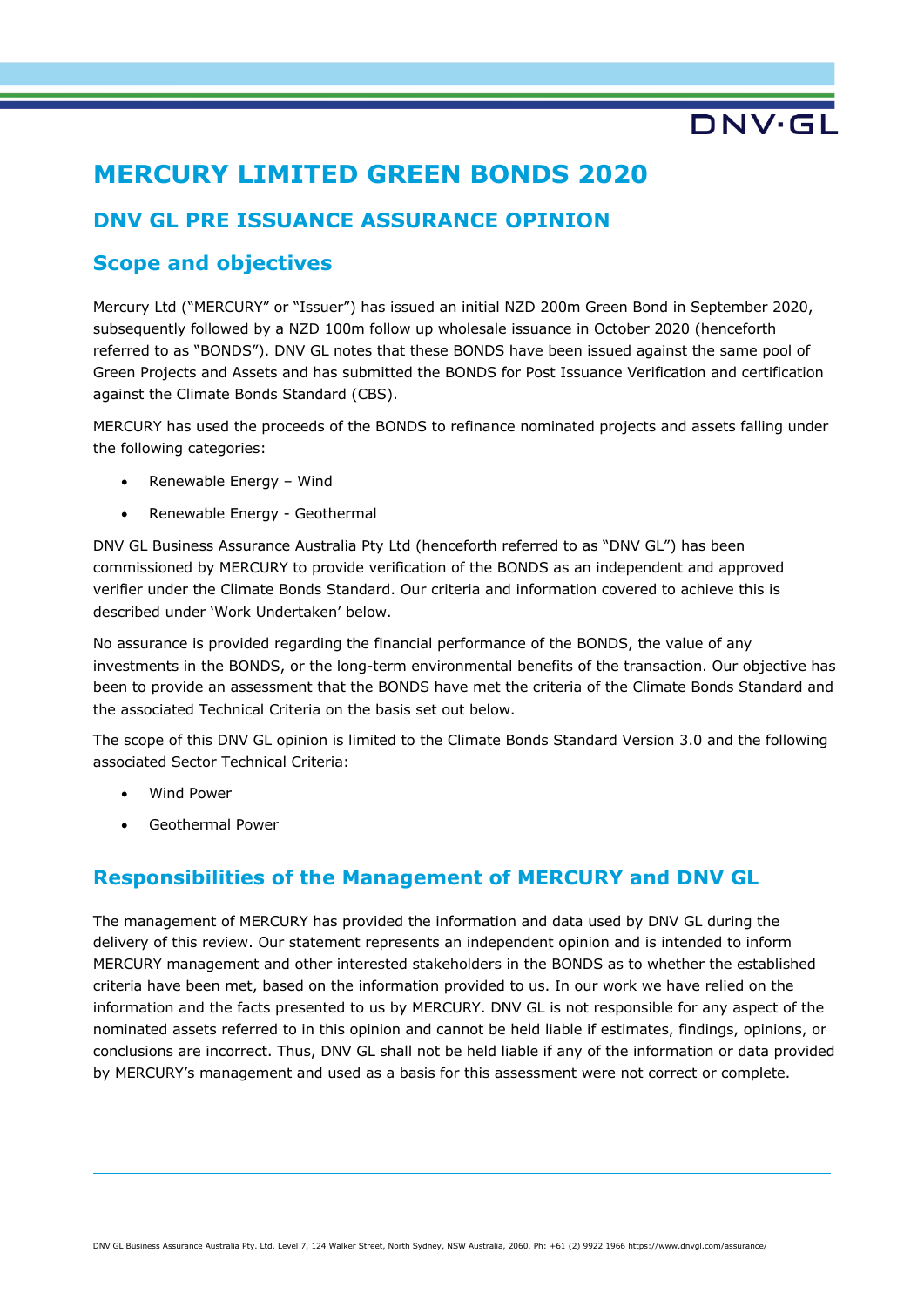**Page 2 of 6**

# DNV.GL

## **Basis of DNV GL's opinion**

DNV GL has conducted the verification against the CBS v3.0 and associated Sector Technical Criteria through the creation and execution of a verification protocol addressing each requirement of the CBS v3.0 and the associated Sector Technical Criteria. The detail of areas covered in the DNV GL verification is summarised in Schedule 2 below.

## **Work undertaken**

Our work constituted a high-level review of the available information, based on the understanding that this information was provided to us by MERCURY in good faith. We have not performed an audit or other tests to check the veracity of the information provided to us. The work undertaken to form our opinion included:

- Creation and execution of a Climate Bonds Standard Protocol, adapted to include the relevant Sector Technical Criteria for the BONDS nominated projects and assets, as described above and in Schedule 2 to this Assessment;
- Assessment of documentary evidence provided by MERCURY on the BONDS and supplemented by a high-level desktop research, documentation review and correspondence with key personnel from the issuer MERCURY. These checks refer to current assessment best practices and standards methodology;
- Discussions with MERCURY management, and review of relevant documentation;
- Documentation of findings against each element of the criteria. Our opinion as detailed below is a summary of these findings.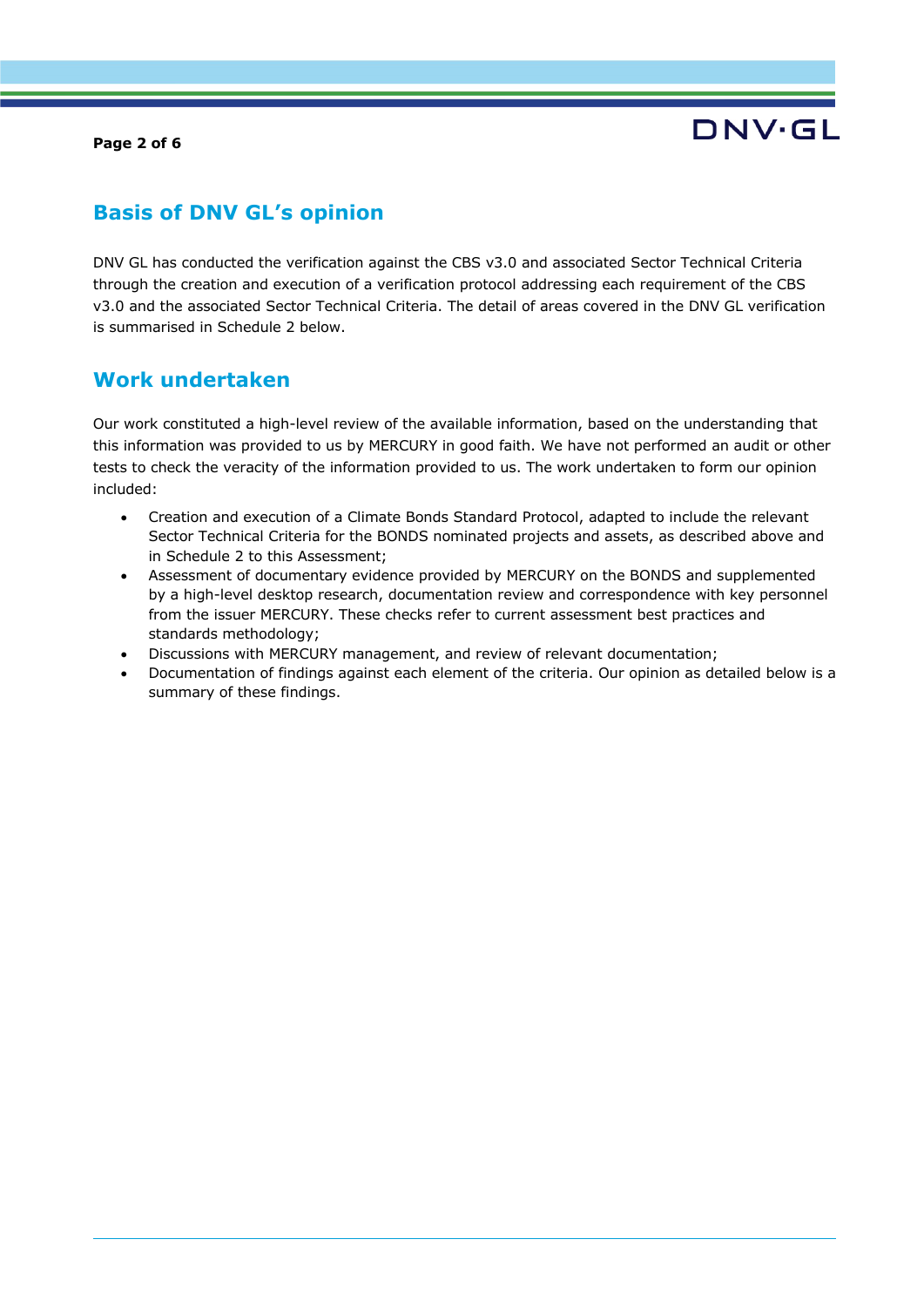#### **Page 3 of 6**

# DNV.GL

## **Findings and DNV GL's opinion**

DNV GL has performed the Pre- and Post-Issuance Verification of the MERCURY Green Bonds. It is DNV GL's responsibility to provide an independent verification statement on the compliance of the 2020 MERCURY Green Bonds with the Climate Bonds Standard.

DNV GL conducted the verification in accordance with the Climate Bonds Standard Version 3.0 and with International Standard on Assurance Engagements *3000 Assurance Engagements other than Audits or Reviews of Historical Information*. The verification included i) checking whether the provisions of the Climate Bonds Standard were consistently and appropriately applied and ii) the collection of evidence supporting the verification.

DNV GL's approach draws on an understanding of the risks associated with conforming to the Climate Bonds Standard and the controls in place to mitigate these. DNV GL planned and performed the assurance engagement by obtaining evidence and other information and explanations that DNV GL considers necessary to give limited assurance that the MERCURY Green Bonds meet the requirements of the Climate Bonds Standard.

Based on the limited assurance procedures conducted and with understanding of Mercury's corporate structure at the time of verification, nothing has come to our attention that causes us to believe that the MERCURY Green Bonds are not, in all material respects, in accordance with the Pre and Post Issuance requirements of the Climate Bonds Standard Version 3.0 and Associated Wind and Geothermal Technical Criteria.

### **for DNV GL Business Assurance Australia Pty Ltd**

Sydney, 16 February 2021

**Mark Robinson** Manager, Sustainability Services DNV GL – Business Assurance

#### **About DNV GL**

Driven by our purpose of safeguarding life, property and the environment, DNV GL enables organisations to advance the safety and sustainability of their business. Combining leading technical and operational expertise, risk methodology and in-depth industry knowledge, we empower our customers' decisions and actions with trust and confidence. We continuously invest in research and collaborative innovation to provide customers and society with operational and technological foresight. With our origins stretching back to 1864, our reach today is global. Operating in more than 100 countries, our 16,000 professionals are dedicated to helping customers make the world safer, smarter and greener.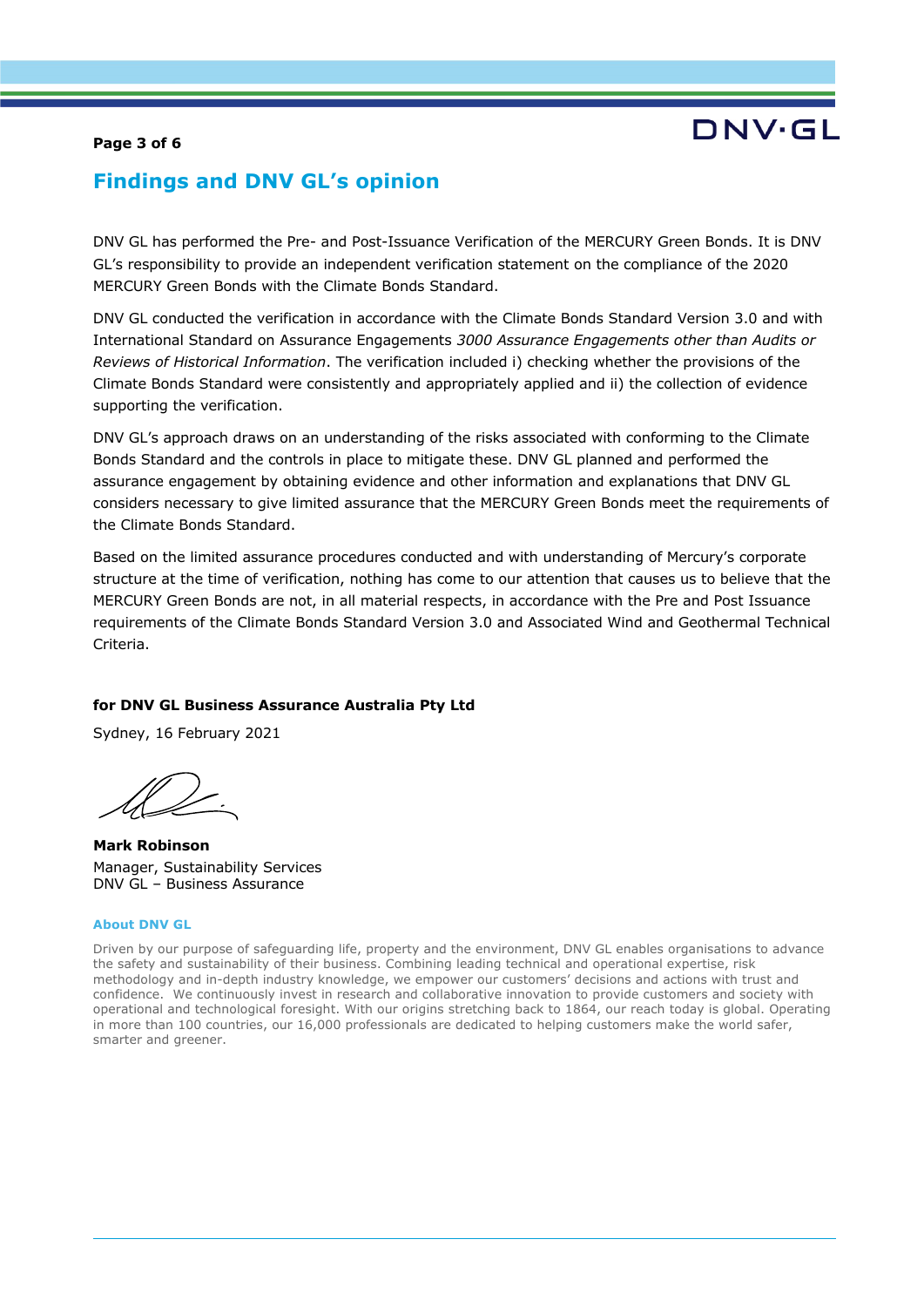# **DNV·GL**

### **Page 4 of 6**

## **SCHEDULE 1: DESCRIPTION OF NOMINATED ASSETS**

MERCURY has provided the schedule of nominated projects and assets for the proposed issuance as at May 2020 in NZD as follows. DNV GL Notes that the issuance to date has a total value of NZD 300m, lower than the eligible asset value in the pool of Green Projects.

| <b>Asset</b>               | <b>Type</b> | Eligible Asset Value (million NZD 26 Mar 2020) |
|----------------------------|-------------|------------------------------------------------|
|                            |             |                                                |
| Nga Awa Purua JV           | Geothermal  | 351                                            |
| Ngatamariki                | Geothermal  | 504                                            |
| Rotokawa Generation (RGen) | Geothermal  | 69                                             |
| Rotokawa JV                | Geothermal  | 100                                            |
| TPC (Mokai)                | Geothermal  | 75                                             |
| Turitea                    | Wind        | 464                                            |
| Tilt Investment            | Wind        | 227                                            |
| <b>Total</b>               |             | 1,790                                          |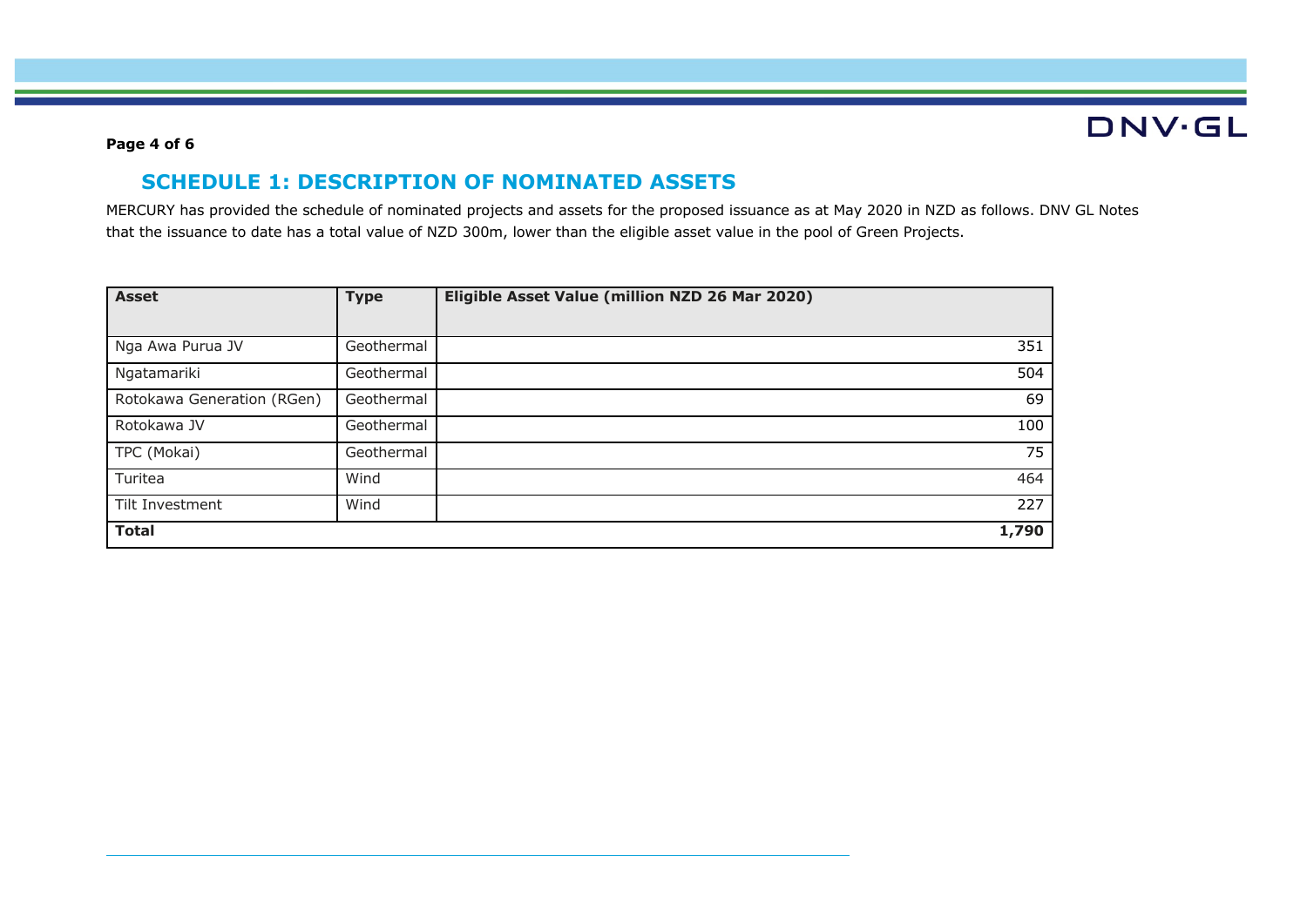# **DNV·GL**

### **Page 5 of 6**

## **SCHEDULE 2: VERIFICATION CRITERIA**

#### **Summary criteria for assertions of compliance with the Climate Bonds Standard v3.0**

The criteria against which MERCURY and its nominated projects and assets have been reviewed prior to inclusion in the Bonds are grouped under the requirements as detailed within the Climate Bonds Standard Version 3.0 including:

#### **Part A: Pre Issuance Requirements**

| Area                        | Requirement                                                                                                                                              |
|-----------------------------|----------------------------------------------------------------------------------------------------------------------------------------------------------|
| Use of Proceeds             | Nominated Projects & Assets which are proposed to be associated with the Loan and which have been assessed as likely<br>to be Eligible Projects & Assets |
| <b>Project Selection</b>    | Establish, document and maintain a decision-making process which it uses to determine the eligibility of the Nominated<br>Projects & Assets              |
| Management of Proceeds      | The systems, policies and processes to be used for management of the Net Proceeds shall be documented by the Issuer                                      |
| Reporting Prior to Issuance | The Issuer shall prepare a Green Bond Framework and make it publicly available prior to Issuance or at the time of<br>Issuance                           |
| Reporting                   | Reporting on use of proceeds and nominated projects and assets                                                                                           |

### **Part B: Post Issuance Requirements**

|  | Use of Proceeds        | Nominated Projects & Assets which are proposed to be associated with the Loan and which have been assessed as likely<br>to be Eligible Projects & Assets |
|--|------------------------|----------------------------------------------------------------------------------------------------------------------------------------------------------|
|  | Project Selection      | Establish, document and maintain a decision-making process which it uses to determine the eligibility of the Nominated<br>Projects & Assets              |
|  | Management of Proceeds | The systems, policies and processes to be used for management of the Net Proceeds shall be documented by the Issuer                                      |